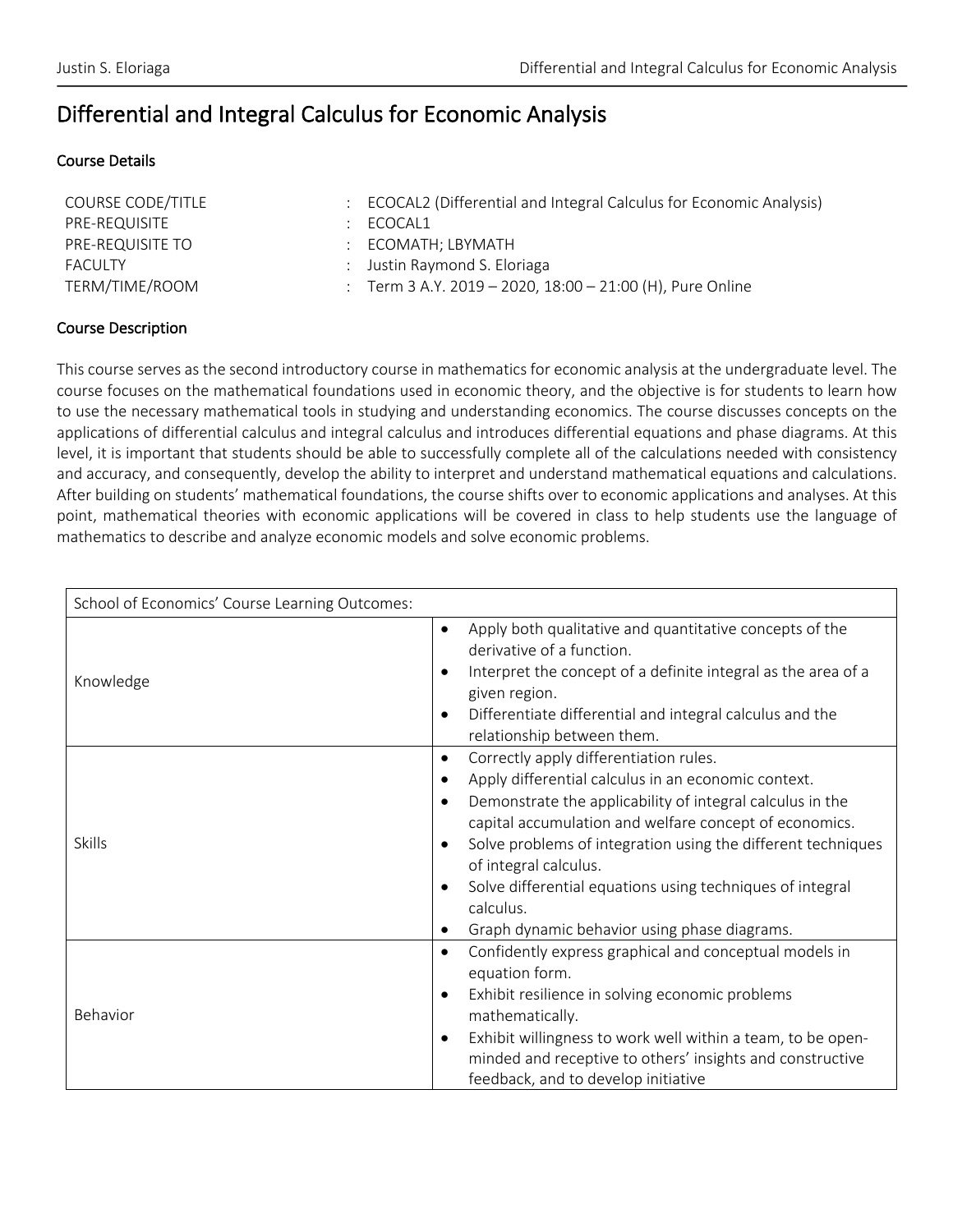During the course, students are expected to improve their written communication, interpersonal communication, problem solving, numeracy, and teamwork skills. Finally, students should be able to express their analyses and appraisals in written form.

| Learning Outcome                                                                                                                                                        | <b>Student Assessment Methods</b> |
|-------------------------------------------------------------------------------------------------------------------------------------------------------------------------|-----------------------------------|
| LO1: Apply both qualitative and quantitative<br>concepts of the derivative of a function.                                                                               | Problem Set 1                     |
| LO2: Interpret the concept of a definite integral as<br>the area of a given region.                                                                                     | Problem Set 2                     |
| LO3: Differentiate differential and integral calculus<br>and the relationship between them.                                                                             | Problem Sets 1, 2, and 3          |
| LO4: Correctly apply differentiation rules                                                                                                                              | Problem Sets 1 and 3              |
| LO5: Apply differential calculus in an economic<br>context.                                                                                                             | Problem Set 1                     |
| LO6: Demonstrate the applicability of integral<br>calculus in the capital accumulation and welfare<br>concept of economics.                                             | Problem Set 2                     |
| LO7: Solve problems of integration using the<br>different techniques of integral calculus.                                                                              | Problem Sets 2 and 3              |
| LO8: Solve differential equations using techniques<br>of integral calculus.                                                                                             | Problem Set 3                     |
| LO9: Graph dynamic behavior using phase<br>diagrams.                                                                                                                    | Problem Set 3                     |
| LO10: Confidently express graphical and conceptual<br>models in equation form.                                                                                          | Problem Sets 1, 2, and 3          |
| LO11: Exhibit resilience in solving economic<br>problems mathematically.                                                                                                | Problem Sets 1, 2, and 3          |
| LO12: Exhibit willingness to work well within a<br>team, to be open-minded and receptive to others'<br>insights and constructive feedback, and to develop<br>initiative | Problem Sets 1, 2, and 3          |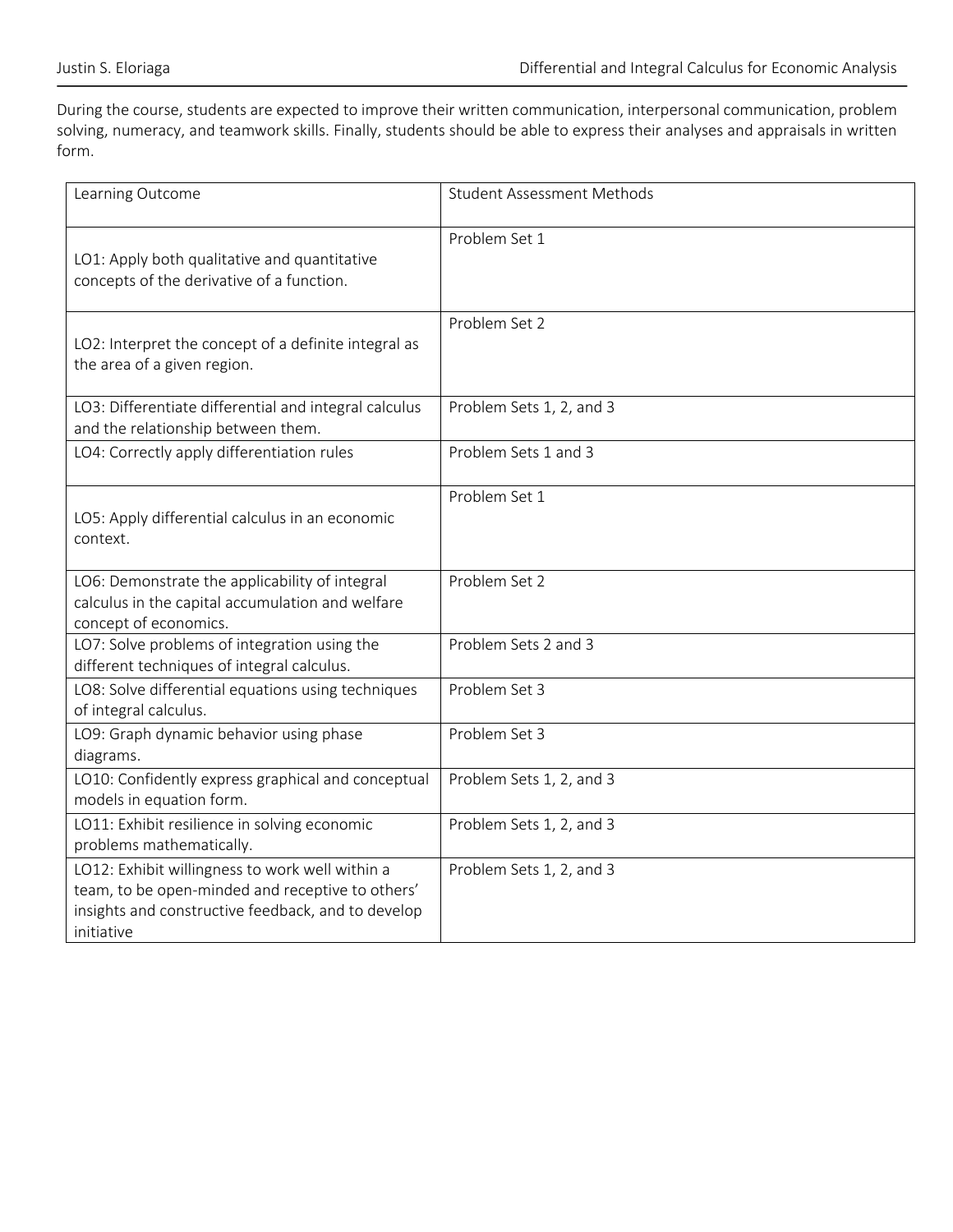# COURSE TOPICS

Topics / Schedule of Lectures and Exams (subject to change):

| Learning<br>Outcomes                          | Topic                                                                                                                                                                                                                                                                                                                                                                                                                                                                                                                                                                            | Week No.                          | Learning Activities                                             |
|-----------------------------------------------|----------------------------------------------------------------------------------------------------------------------------------------------------------------------------------------------------------------------------------------------------------------------------------------------------------------------------------------------------------------------------------------------------------------------------------------------------------------------------------------------------------------------------------------------------------------------------------|-----------------------------------|-----------------------------------------------------------------|
| LO1, LO4,<br>LO5, LO10,<br>LO11, LO12         | Differential Calculus and<br>$\mathbf{L}$<br>Applications of Differentiation<br>1. Differentials<br>2. Functions of Several Variables<br><b>Partial Derivatives</b><br>a.<br><b>Total Differentials and Total</b><br>b.<br>Derivatives<br>3. Taylor Approximation<br>4. L'Hospital's Rule<br>5. Optimization<br>a. Local and Global<br>Maximum and Minimum<br>Values<br>The First Derivative Test<br>b.<br>and Second Derivative<br>Test<br>c. Concavity, Convexity, and<br><b>Inflection Points</b><br><b>Optimization Problems</b><br>d.                                       | $1 - 4$                           | Discussion, Asynchronous Lecture Videos, Class<br>Collaboration |
|                                               |                                                                                                                                                                                                                                                                                                                                                                                                                                                                                                                                                                                  | Problem Set 1 (Week 5)            |                                                                 |
| LO2, LO3,<br>LO6, LO7,<br>LO10,<br>LO11, LO12 | II. Integral Calculus<br>1. Antidifferentiation and<br>Indefinite Integrals<br>2. Area Under a Curve and<br>Definite Integrals<br>Integration by Substitution<br>3.<br>Integration by Parts<br>4.<br>Integration by Using Partial<br>5.<br>Fractions<br>Improper Integrals<br>6.<br>Applications of the Integral<br>7.<br>Area between Curves<br>$a_{-}$<br><b>Total and Marginal Cost</b><br>b.<br>Functions<br><b>Total and Marginal</b><br>C.<br><b>Revenue Functions</b><br>Investment and Capital<br>d.<br>Formation and Capital<br>Accumulation<br>Welfare Economics<br>e. | $6 - 8$<br>Problem Set 2 (Week 9) | Discussion, Asynchronous Lecture Videos, Class<br>Collaboration |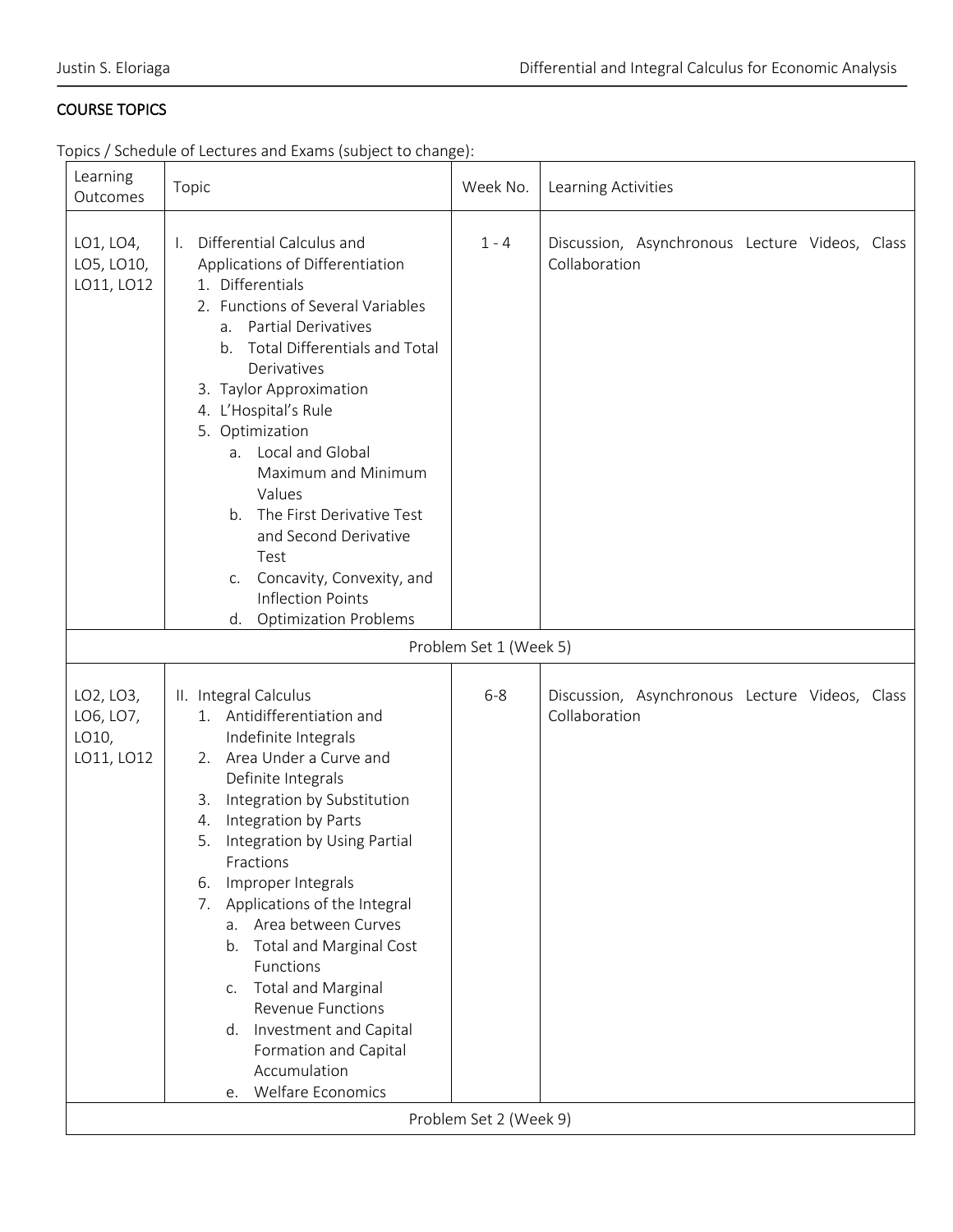|            |                                           |         | Discussion, Asynchronous Lecture Videos, Class |
|------------|-------------------------------------------|---------|------------------------------------------------|
| LO3, LO4,  | III. First-Order Differential Equations   | $10-13$ | Collaboration                                  |
| LO7, LO8,  | Introduction to Differential              |         |                                                |
| LO9, LO10, | Equations                                 |         |                                                |
| LO11, LO12 | 2. Solutions of Differential              |         |                                                |
|            | Equations                                 |         |                                                |
|            | Separable Differential<br>3.              |         |                                                |
|            | Equations                                 |         |                                                |
|            | Homogeneous Differential<br>4.            |         |                                                |
|            | Equations                                 |         |                                                |
|            | <b>Exact Differential Equations</b><br>5. |         |                                                |
|            | Phase Diagrams<br>6.                      |         |                                                |
|            | Problem Set 3 (Week 14)                   |         |                                                |

# REQUIRED AND REFERENCE TEXTS

- Chiang, A. and K. Wainwright. (2005). Fundamental Methods of Mathematical Economics. 4<sup>th</sup> edition. McGraw-Hill/Irwin: New York.
- Danao, R. (2017). Core Concepts of Calculus with Applications. The University of the Philippines Press: Quezon City.
- Danao, R. (2011). Mathematical Methods in Economics and Business. The University of the Philippines Press: Quezon City.
- Dowling, E.T. (2001). Schaum's Outlines: Introduction to Mathematical Economics, 3rd edition. McGraw-Hill, Inc: New York.
- Sydsæter, K. and P. Hammond. (2012). Essential Mathematics for Economic Analysis, 4<sup>th</sup> edition. Pearson Education Limited: England.

# OTHER REQUIREMENTS

- 1. *Home reading*. Students are encouraged to review the assigned readings (i.e. PowerPoint lectures and corresponding topics in the reference texts) before they are tackled in class.
- 2. *Class lectures*. Lectures expound on the assigned reading materials. Treatment of certain materials, however, may be different from the text and references. The most difficult materials are generally covered in class lectures.
- 3. *Problem Sets.* Students will be given 3 problem sets during the term that tackle the application of concepts and techniques that have been previously discussed in class. These problem sets are an individual effort. A single grade of 0.0 will be given for outputs that are suspected to be copies (in full or in part) of each other. The recommended submission dates of these problem sets will be announced in class and are in thee syllabus. However, given the nature of Term 3, I am setting an open deadline for all requirements. That is, the student can opt to submit all requirements up until the end of the  $14<sup>th</sup>$  week. However, it is not recommended that the student cram and procrastinate. They should be able to answer the problem set and practice on their own time. All submissions are to be sent to justin.eloriaga@dlsu.edu.ph
- 4. The most important rule you need to follow in my class is to have fun learning. I will teach you how to think, live, and breathe mathematics during your stay in the School of Economics. ECOCAL2 is a difficult subject, but it is highly interesting and fun. I only require you to open your mind and to approach it, not with fear or wariness, but with curiosity.